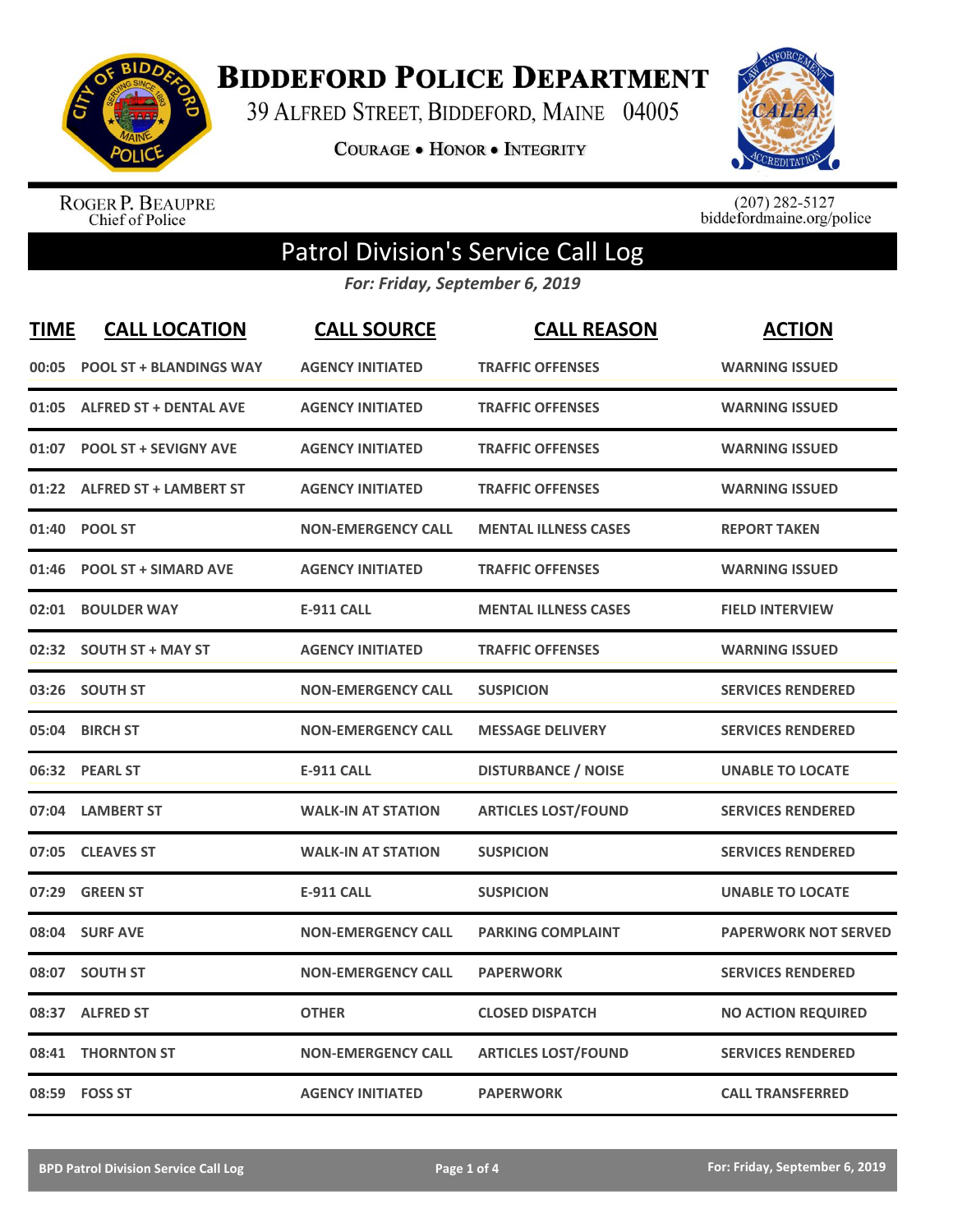| <b>TIME</b> | <b>CALL LOCATION</b>                               | <b>CALL SOURCE</b>        | <b>CALL REASON</b>            | <b>ACTION</b>            |
|-------------|----------------------------------------------------|---------------------------|-------------------------------|--------------------------|
|             | 09:23 POOL ST + COLUMBUS WAY                       | <b>NON-EMERGENCY CALL</b> | <b>ANIMAL COMPLAINT</b>       | <b>SERVICES RENDERED</b> |
|             | 09:59 CUTTS ST                                     | <b>NON-EMERGENCY CALL</b> | <b>MENTAL ILLNESS CASES</b>   | <b>SERVICES RENDERED</b> |
|             | 10:04 SPRUCE ST                                    | <b>NON-EMERGENCY CALL</b> | <b>CHECK WELFARE</b>          | <b>SERVICES RENDERED</b> |
|             | 11:14 ALFRED ST + EDWARDS AVE                      | <b>AGENCY INITIATED</b>   | <b>TRAFFIC OFFENSES</b>       | <b>WARNING ISSUED</b>    |
| 11:24       | <b>COMMERCIAL ST</b>                               | <b>E-911 CALL</b>         | 911 MISUSE                    | <b>WARNING ISSUED</b>    |
|             | 12:21 SOUTH ST + RIVER RD                          | <b>AGENCY INITIATED</b>   | <b>TRAFFIC OFFENSES</b>       | <b>VSAC ISSUED</b>       |
|             | 12:32 ST MARYS ST                                  | <b>NON-EMERGENCY CALL</b> | <b>THEFT</b>                  | <b>SERVICES RENDERED</b> |
|             | 12:34 SOUTH ST + HAYFIELD RD                       | <b>AGENCY INITIATED</b>   | <b>TRAFFIC OFFENSES</b>       | <b>WARNING ISSUED</b>    |
|             | 12:41 ST MARYS ST                                  | E-911 CALL                | <b>FIGHTS</b>                 | <b>SERVICES RENDERED</b> |
|             | 12:43 SOUTH ST + HAYFIELD RD                       | <b>AGENCY INITIATED</b>   | <b>TRAFFIC OFFENSES</b>       | <b>WARNING ISSUED</b>    |
|             | 12:51 SOUTH ST + RIVER RD                          | <b>AGENCY INITIATED</b>   | <b>TRAFFIC OFFENSES</b>       | <b>VSAC ISSUED</b>       |
|             | 13:02 SOUTH ST                                     | <b>AGENCY INITIATED</b>   | <b>TRAFFIC OFFENSES</b>       | <b>WARNING ISSUED</b>    |
|             | 13:12 JANELLE ST                                   | <b>NON-EMERGENCY CALL</b> | <b>PARKING COMPLAINT</b>      | <b>SERVICES RENDERED</b> |
|             | 13:14 SOUTH ST                                     | <b>AGENCY INITIATED</b>   | <b>TRAFFIC OFFENSES</b>       | <b>WARNING ISSUED</b>    |
|             | 13:15 FRANKLIN ST                                  | <b>NON-EMERGENCY CALL</b> | <b>DOMESTIC COMPLAINTS</b>    | <b>GONE ON ARRIVAL</b>   |
|             | 13:19 SOUTH ST                                     | <b>AGENCY INITIATED</b>   | <b>TRAFFIC OFFENSES</b>       | <b>WARNING ISSUED</b>    |
|             | 13:25 RIVER RD                                     | <b>AGENCY INITIATED</b>   | <b>TRAFFIC OFFENSES</b>       | <b>WARNING ISSUED</b>    |
|             | 13:40 SOUTH ST + RIVER RD                          | <b>AGENCY INITIATED</b>   | <b>TRAFFIC OFFENSES</b>       | <b>WARNING ISSUED</b>    |
|             | 13:45 SOUTH ST                                     | <b>AGENCY INITIATED</b>   | <b>TRAFFIC OFFENSES</b>       | <b>WARNING ISSUED</b>    |
|             | 13:48 ELM ST                                       | <b>AGENCY INITIATED</b>   | <b>TRAFFIC OFFENSES</b>       | <b>WARNING ISSUED</b>    |
|             | 13:56 SOUTH ST                                     | <b>AGENCY INITIATED</b>   | <b>TRAFFIC OFFENSES</b>       | <b>WARNING ISSUED</b>    |
|             | <b>14:02 RIVER RD</b>                              | <b>AGENCY INITIATED</b>   | <b>TRAFFIC OFFENSES</b>       | <b>WARNING ISSUED</b>    |
|             | 14:04 PRECOURT ST + MOUNTAIN RD NON-EMERGENCY CALL |                           | <b>DISABLED VEHICLE</b>       | <b>VEHICLE TOWED</b>     |
|             | 14:11 SOUTH ST                                     | <b>AGENCY INITIATED</b>   | <b>TRAFFIC OFFENSES</b>       | <b>WARNING ISSUED</b>    |
|             | 14:18 SOUTH ST                                     | <b>AGENCY INITIATED</b>   | <b>TRAFFIC OFFENSES</b>       | <b>WARNING ISSUED</b>    |
|             | 14:19 ALFRED ST                                    | <b>WALK-IN AT STATION</b> | <b>COURT ORDERED CHECK IN</b> | <b>CALL TRANSFERRED</b>  |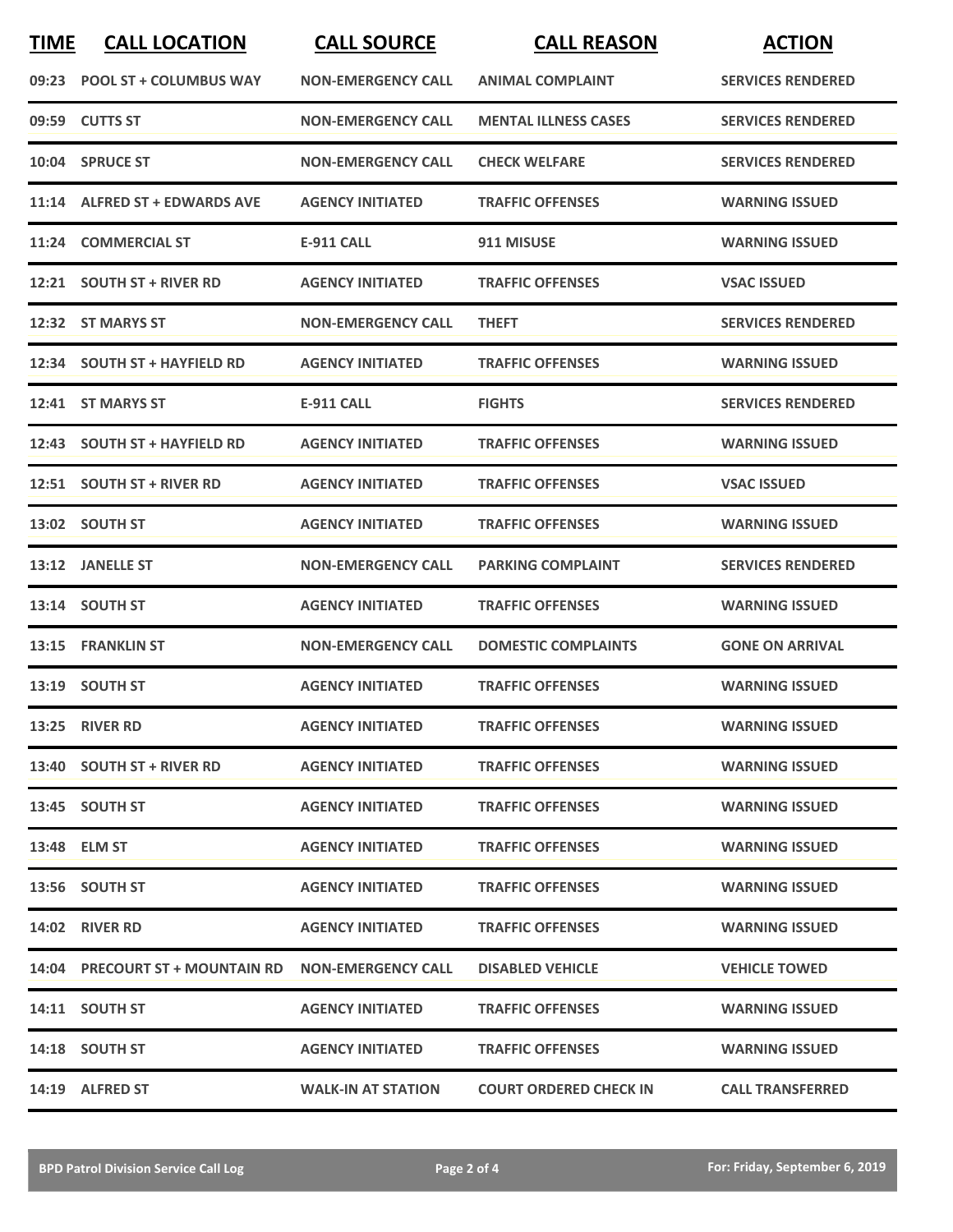| <b>TIME</b> | <b>CALL LOCATION</b>                         | <b>CALL SOURCE</b>        | <b>CALL REASON</b>              | <b>ACTION</b>             |
|-------------|----------------------------------------------|---------------------------|---------------------------------|---------------------------|
|             | 14:33 HILL ST                                | <b>AGENCY INITIATED</b>   | <b>TRAFFIC OFFENSES</b>         | <b>VSAC ISSUED</b>        |
|             | 14:51 HILL ST + PARKER RIDGE RD              | <b>AGENCY INITIATED</b>   | <b>TRAFFIC OFFENSES</b>         | <b>VSAC ISSUED</b>        |
|             | 15:02 PEARL ST                               | <b>NON-EMERGENCY CALL</b> | <b>CRIMINAL MISCHIEF</b>        | <b>NO ACTION REQUIRED</b> |
|             | 15:21 ALFRED ST + GRAHAM ST                  | <b>AGENCY INITIATED</b>   | <b>TRAFFIC OFFENSES</b>         | <b>WARNING ISSUED</b>     |
|             | 15:30 SOUTH ST + PAQUIN AVE                  | <b>AGENCY INITIATED</b>   | <b>TRAFFIC OFFENSES</b>         | <b>WARNING ISSUED</b>     |
|             | 15:30 SACO FALLS WAY                         | <b>NON-EMERGENCY CALL</b> | <b>ARTICLES LOST/FOUND</b>      | <b>GONE ON ARRIVAL</b>    |
|             | 15:32 HILL ST + WEST ST                      | <b>AGENCY INITIATED</b>   | <b>ANIMAL COMPLAINT</b>         | <b>SERVICES RENDERED</b>  |
| 15:40       | <b>SOUTH ST + WESTERN AVE</b>                | <b>AGENCY INITIATED</b>   | <b>TRAFFIC OFFENSES</b>         | <b>WARNING ISSUED</b>     |
|             | 15:46 MAY ST + ORCHARD ST                    | <b>AGENCY INITIATED</b>   | <b>TRAFFIC OFFENSES</b>         | <b>VSAC ISSUED</b>        |
|             | 15:50 ALFRED ST                              | <b>WALK-IN AT STATION</b> | <b>PAPERWORK</b>                | <b>SERVICES RENDERED</b>  |
|             | 15:53 PARKVIEW CT                            | <b>NON-EMERGENCY CALL</b> | <b>ASSIST PD AGENCY</b>         | <b>REPORT TAKEN</b>       |
|             | 15:56 SOUTH ST + SOUTHVIEW DR                | <b>AGENCY INITIATED</b>   | <b>TRAFFIC OFFENSES</b>         | <b>VSAC ISSUED</b>        |
|             | <b>16:03 MAIN ST</b>                         | <b>E-911 CALL</b>         | <b>WATER EMERGENCY (INLAND)</b> | <b>SERVICES RENDERED</b>  |
| 16:27       | <b>ALFRED ST</b>                             | <b>WALK-IN AT STATION</b> | <b>CAR SEAT DETAIL</b>          | <b>SERVICES RENDERED</b>  |
|             | 16:42 ALFRED ST                              | <b>WALK-IN AT STATION</b> | <b>ARTICLES LOST/FOUND</b>      | <b>SERVICES RENDERED</b>  |
|             | 16:43 ELM ST                                 | <b>NON-EMERGENCY CALL</b> | <b>DRUNKENNESS</b>              | <b>SERVICES RENDERED</b>  |
|             | 16:45 BACON ST + SULLIVAN ST                 | <b>WALK-IN AT STATION</b> | <b>ARTICLES LOST/FOUND</b>      | <b>SERVICES RENDERED</b>  |
|             | 16:48 ELM ST                                 | <b>AGENCY INITIATED</b>   | <b>TRAFFIC OFFENSES</b>         | <b>WARNING ISSUED</b>     |
|             | 16:48 JEFFERSON ST + WASHINGTON S E-911 CALL |                           | <b>DISTURBANCE / NOISE</b>      | <b>SERVICES RENDERED</b>  |
|             | 16:57 ALFRED ST                              | <b>NON-EMERGENCY CALL</b> | <b>ARTICLES LOST/FOUND</b>      | <b>SERVICES RENDERED</b>  |
|             | 17:18 MAIN ST                                | <b>NON-EMERGENCY CALL</b> | <b>CHECK WELFARE</b>            | <b>SERVICES RENDERED</b>  |
|             | 17:26 BIRCH ST                               | <b>NON-EMERGENCY CALL</b> | <b>ANIMAL COMPLAINT</b>         | <b>SERVICES RENDERED</b>  |
|             | 17:28 ELM ST + PINE ST                       | <b>NON-EMERGENCY CALL</b> | <b>MISSING PERSON</b>           | <b>SERVICES RENDERED</b>  |
|             | 17:52 EVERGREEN LN                           | <b>NON-EMERGENCY CALL</b> | <b>PARKING COMPLAINT</b>        | <b>SERVICES RENDERED</b>  |
|             | 17:55 LINCOLN ST                             | <b>E-911 CALL</b>         | 911 MISUSE                      | <b>NO ACTION REQUIRED</b> |
|             | 18:06 FRANKLIN ST                            | <b>AGENCY INITIATED</b>   | <b>SUSPICION</b>                | <b>WARNING ISSUED</b>     |